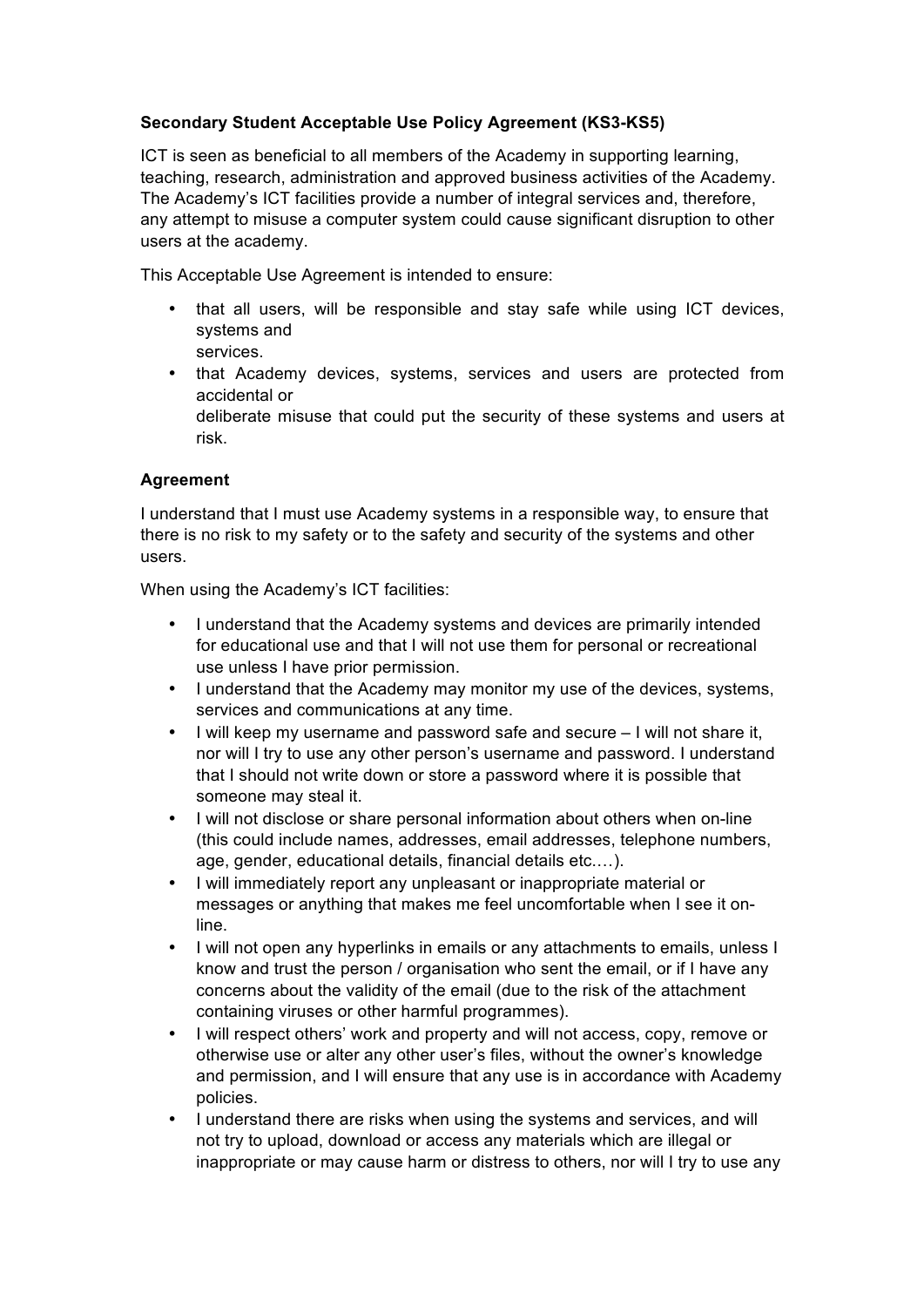programmes or software that might allow me to bypass the filtering / security systems in place to prevent access to such materials.

- I will be polite and responsible when I communicate with others, I will not use strong, aggressive or inappropriate language and I appreciate that others may have different opinions.
- I will respect copyright of materials and intellectual property rights and not take or distribute text, images or other materials without permission.
- I will not use or modify any of the Academy devices, systems and services in any way that will disrupt their use for others in any way.
- I will not install or attempt to install or store programmes of any type on any Academy
- device, nor will I try to alter computer settings.
- I understand that I am not permitted to attempt to connect any devices or systems (e.g. laptops, mobile phones, USB devices, etc.…) to any Academy devices, systems or services without prior permission from an Authorised Person within the Academy. I understand that, if I am permitted to use my own devices in the Academy I will follow the rules set out in this agreement, in the same way as if I was using school equipment.
- I understand that I am responsible for my actions, both inside and outside of the Academy.
- I understand that the Academy also has the right to take action against me if I am involved in incidents of inappropriate behaviour, that are covered in this agreement, when I am out of the Academy and where they involve my membership of the Academy community (for example, cyber-bullying, use of images or personal information).
- I understand that if I fail to comply with this Acceptable Use Policy Agreement, I will be subject to disciplinary action. This may include loss of access to the Academy ICT systems and services, disciplinary action as set out in the codes of conduct and in the event of illegal activities involvement of the police.
- I agree to follow these guidelines at all times when:
	- using or connected to the Academy's devices, systems and services.
	- using my own equipment inside or outside of the Academy in a way that is related to me.
	- being a member of this Academy (for example, communicating with other members of the Academy, accessing Academy email, websites and services, etc.…).

**I (the Student)** have read and understand that use of the Academy IT systems and devices is governed by the full Acceptable Use Policy and all the policies available from the Academy's

website www.tsatrust.org.uk.

| Print Name (student) |       |
|----------------------|-------|
|                      | Date: |
|                      |       |